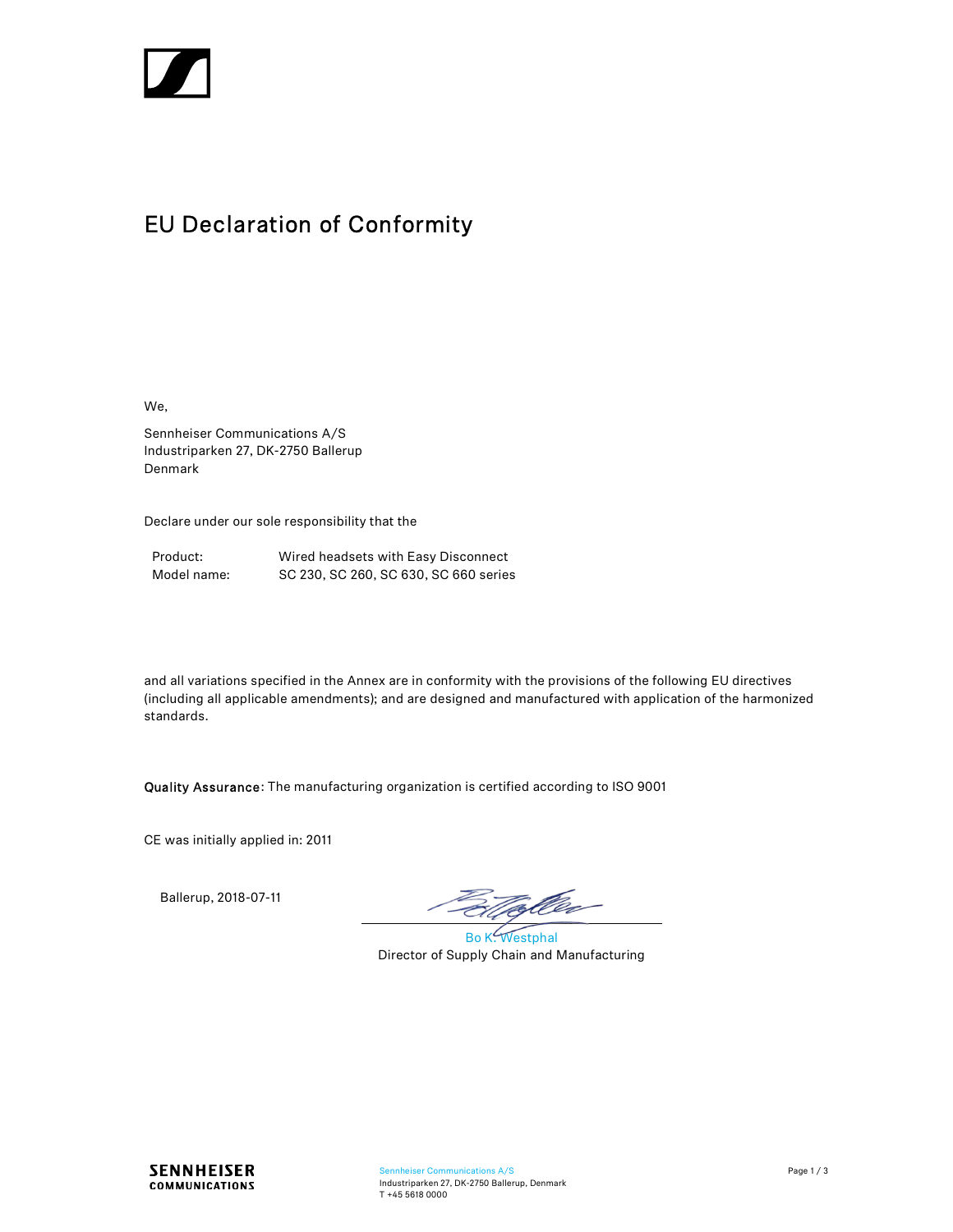## Annex

### Variants of the SC 230, SC 260, SC 630, SC 660 series:

| Article no. | . . <b>, ,</b> ,<br>Model | Type                     | SW version                   |
|-------------|---------------------------|--------------------------|------------------------------|
| 504401      | SC 230                    | $\overline{\phantom{a}}$ | -                            |
| 504409      | SC 232                    | $\overline{\phantom{a}}$ | $\overline{\phantom{a}}$     |
| 508329      | SC 238                    |                          |                              |
| 504402      | SC 260                    | $\overline{\phantom{a}}$ | $\overline{\phantom{a}}$     |
| 504410      | SC 262                    | $\overline{\phantom{a}}$ | $\overline{\phantom{a}}$     |
| 508330      | <b>SC 268</b>             |                          |                              |
| 504556      | SC 630                    | $\overline{\phantom{a}}$ | $\qquad \qquad \blacksquare$ |
| 504558      | SC 632                    | $\overline{\phantom{a}}$ | $\qquad \qquad \blacksquare$ |
| 507253      | SC 635                    | $\overline{\phantom{a}}$ | $\qquad \qquad \blacksquare$ |
| 506494      | SC 638                    |                          |                              |
| 504557      | SC 660                    | $\overline{\phantom{a}}$ | $\qquad \qquad \blacksquare$ |
| 507099      | <b>SC 660 TC</b>          | $\overline{\phantom{a}}$ | $\qquad \qquad \blacksquare$ |
| 504559      | SC 662                    | $\overline{\phantom{a}}$ | ۰                            |
| 507256      | SC 665                    | $\overline{\phantom{a}}$ | $\overline{\phantom{a}}$     |
| 506495      | SC 668                    |                          |                              |

### complies with following Directives and Standards:

| Document   | Short description                                                                                                                              | Issued/Version |
|------------|------------------------------------------------------------------------------------------------------------------------------------------------|----------------|
| 2014/30/EU | Electromagnetic Compatibility Directive (EMC) 2014/30/EU                                                                                       |                |
| EN 55024   | Information technology equipment - Immunity characteristics Limits<br>and methods of measurement                                               | 2010+A1:2015   |
| 2011/65/EU | Restriction of the use of certain Hazardous Substances<br>Directive (RoHS) 2011/65/EU                                                          |                |
| EN 50581   | Technical documentation for the assessment of electrical and<br>electronic products with respect to the restriction of hazardous<br>substances | 2012           |